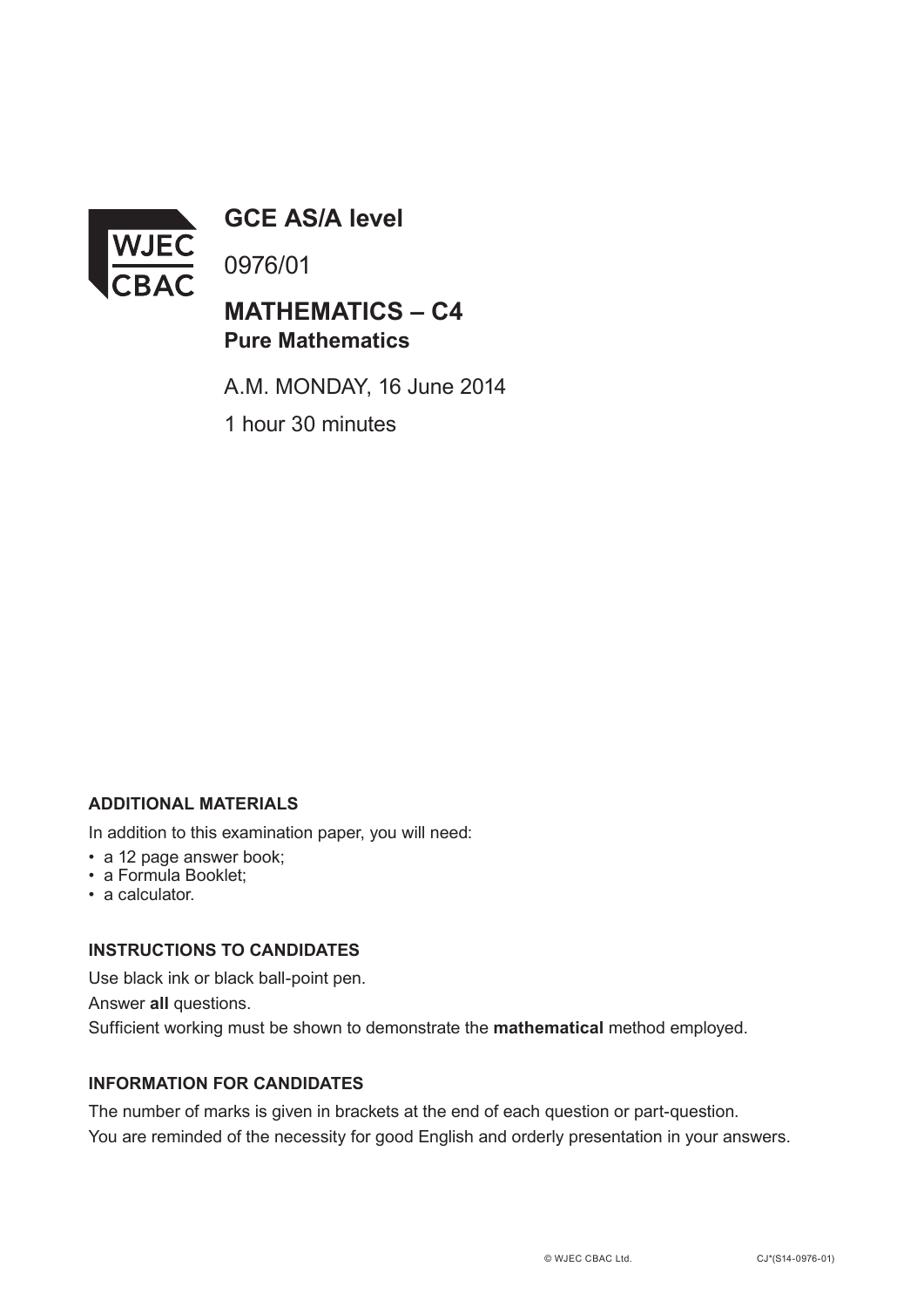**1.** The curve *C* is defined by

 $3x^3 - 5xy^2 + 2y^4 = 15$ .

The point *P* has coordinates (1, 2) and lies on *C*. Find the equation of the **normal** to *C* at *P*. [5]

**2.** (a) Express 
$$
\frac{5x^2 + 7x + 17}{(x+1)^2(x-4)}
$$
 in terms of partial fractions. [4]

- *(b)* Use your answer to part *(a)* to express  $\frac{5x^2 + 9x + 9}{(x-3)^2(x-4)}$  in terms of partial fractions. [2]  $1)^2(x-4$ 2 2  $x^2 + 9x$  $(x + 1)^2 (x)$  $+ 9x +$  $(x + 1)^2 (x - 4)$
- **3.** *(a)* Find all values of x in the range  $0^\circ \le x \le 180^\circ$  satisfying

$$
\tan 2x = 3\cot x. \tag{4}
$$

- *(b)* (i) Express  $21 \sin \theta 20 \cos \theta$  in the form  $R \sin (\theta \alpha)$ , where  $R$  and  $\alpha$  are constants with  $R > 0$  and  $0^{\circ} < \alpha < 90^{\circ}$ .
	- (ii) Use your results to part (i) to find the greatest value of

$$
\frac{1}{21\sin\theta - 20\cos\theta + 31}
$$
.

Write down a value for  $\theta$  for which this greatest value occurs. [6]

**4.** The region *R* is bounded by the curve  $y = 3 + 2\sin x$ , the *x*-axis and the lines  $x = 0$ ,  $x = \frac{\pi}{4}$ .

Find the volume of the solid generated when  $R$  is rotated through four right angles about the  $x$ -axis. Give your answer correct to the nearest integer. [6]  $x$ -axis. Give your answer correct to the nearest integer.

**5.** Expand

$$
6\sqrt{1-2x}-\frac{1}{1+4x}
$$

in ascending powers of  $x$  up to and including the term in  $x^2$ . State the range of values of  $x$  for which your expansion is valid.  $[7]$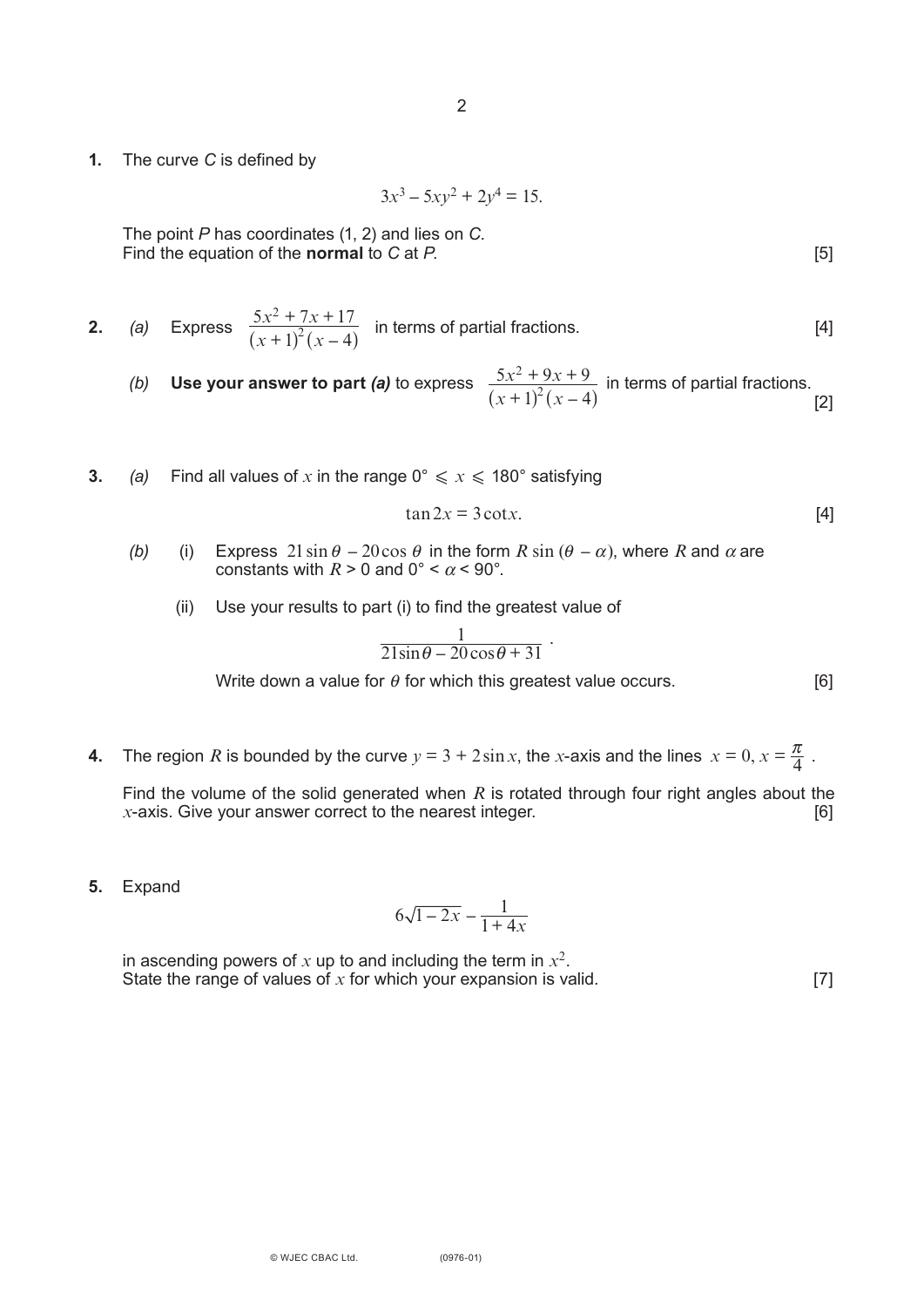- **6.** The curve *C* has the parametric equations  $x = 2t$ ,  $y = 5t^3$ . The point *P* lies on *C* and has parameter *p*.
	- *(a)* Show that the equation of the tangent to *C* at the point *P* is

$$
2y = 15p^2x - 20p^3.
$$
 [4]

*(b)* The tangent to *C* at the point *P* intersects *C* again at the point  $Q(2q, 5q^3)$ . Given that  $p = 1$ , show that *q* satisfies the equation

$$
q^3 - 3q + 2 = 0.
$$

Hence find the value of  $q$ . [5]

7. (a) Find 
$$
\int x^4 \ln 2x dx
$$
. [4]

*(b)* Use the substitution  $u = 10 \cos x - 1$  to evaluate

$$
\int_0^{\frac{\pi}{3}} \sqrt{(10\cos x - 1)} \sin x \, dx.
$$
 [4]

- **8.** The value £*V* of a long term investment may be modelled as a continuous variable. At time *t* years, the rate of increase of *V* is directly proportional to the value of *V*.
	- *(a)* Write down a differential equation satisfied by *V*. [1]
	- *(b)* Show that  $V = Ae^{kt}$ , where *A* and *k* are constants. [3]
	- *(c)* The value of the investment after 2 years is £292 and its value after 28 years is £637.
		- (i) Show that  $k = 0.03$ , correct to two decimal places.
		- (ii) Find the value of *A* correct to the nearest integer.
		- (iii) Find the initial value of the investment. Give your answer correct to the nearest pound. [6]

# **TURN OVER**